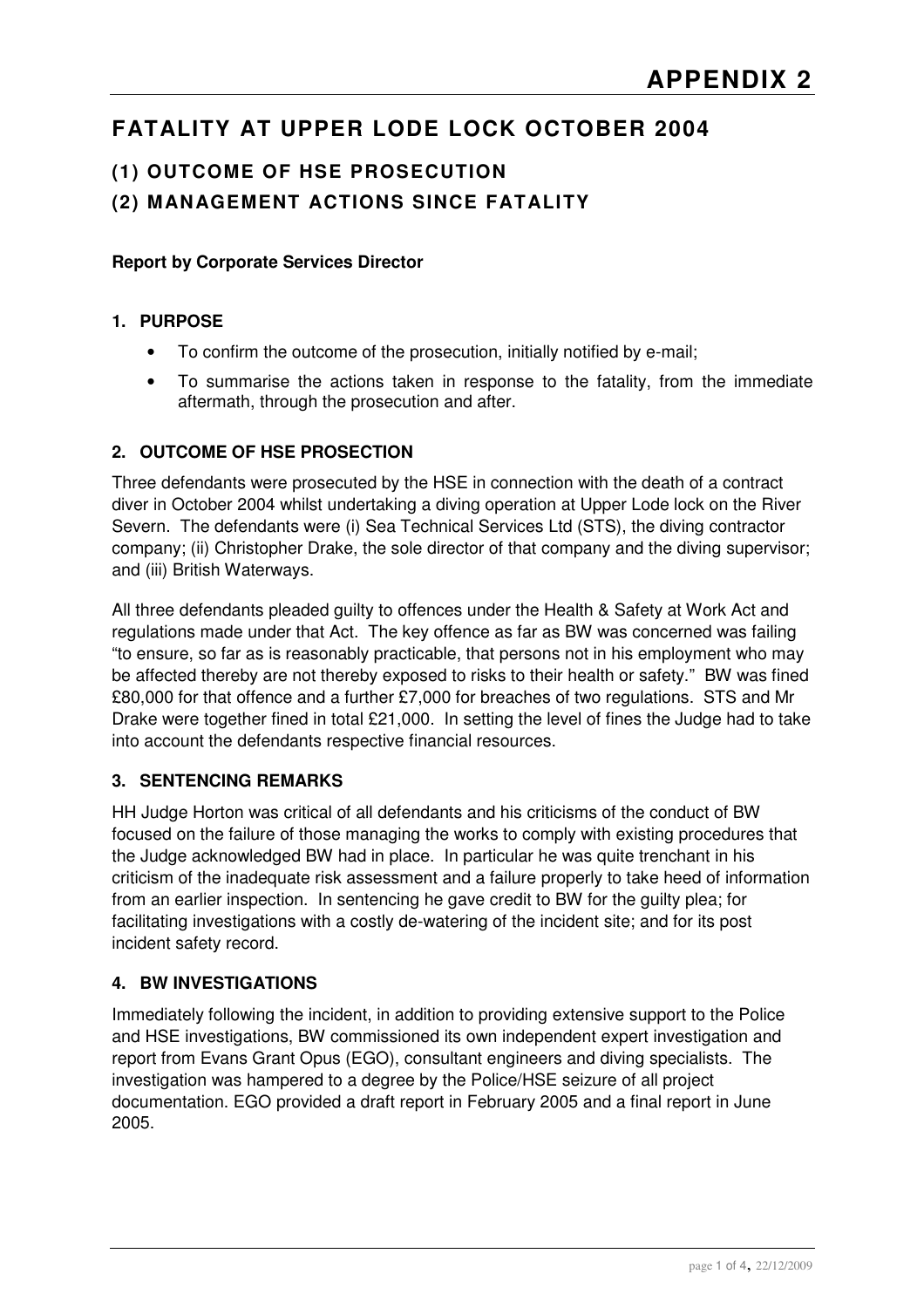EGO considered the then BW diving operation procedures sound but nevertheless updated them for BW. Denied access to the BW project documentation, the EGO report focused on the events as known and was particularly critical of the diving supervisor ordering a dive against the differential head. BW management nevertheless identified weakness in professional engineering leadership and oversight of safety issues at the business unit and the senior business unit engineer was replaced. The following spring a new Head of Safety was recruited with extensive experience in higher risk environments (inc. offshore & mining).

### **5. PROSECUTION / INVESTIGATION CHRONOLOGY**

- Date of incident 14 October 2004;
- EGO Report (for BW)  $-1$ <sup>st</sup> draft February 2005; Final Report June 2005;
- Coroners Inquest 14 to 23 May 2008;
- Summons served 6 April 2009;
- Guilty Plea entered 15 June 2009 (Magistrates Court); and
- Sentencing Hearing (Crown Court) 24/25 September 2009.

The long delay to the HSE prosecution process not only caused great distress to the victim's family but also handicapped BW in addressing detailed investigation of causation and any individual responsibility. This was primarily due to lack of access to documentation but also, because local operatives and the supervisor had been interviewed under caution and were therefore at risk of individual prosecution, any disciplinary action had to be on hold until the prosecutors' intentions were known.

It did not however delay the implementation of the generic Safety Transformation Programme which had been launched 4 months before the incident (further described below).

The first significant insight into the detailed chain of causation came at Coroners Inquest with a partial disclosure of documentation and expert evidence held by the HSE. Service of the prosecution summonses did not however take place until almost a year later. BW was not entitled to full disclosure of all HSE held evidence until after its guilty plea and even then the HSE sought to withhold certain of their expert evidence relevant to causation.

It was only towards the end of the above chronology that the prosecution case on causation changed significantly from one that focused (in the case of BW) on its methodology and equipment design to one that focused on the application and implementation of that methodology by the project team.

## **6. BW ACTIONS IN RESPONSE TO THE INCIDENT**

As already mentioned above, the Business Unit senior engineer and national Head of Safety were both replaced within 9 months of the incident (the former earlier). The non-professional employees supervising the works at Upper Lode are still with BW but are now in positions with where they do not have responsibility for works of the scale of the Upper Lode works. They have since the incident been part of the Safety Transformation Programme that has involved the whole workforce.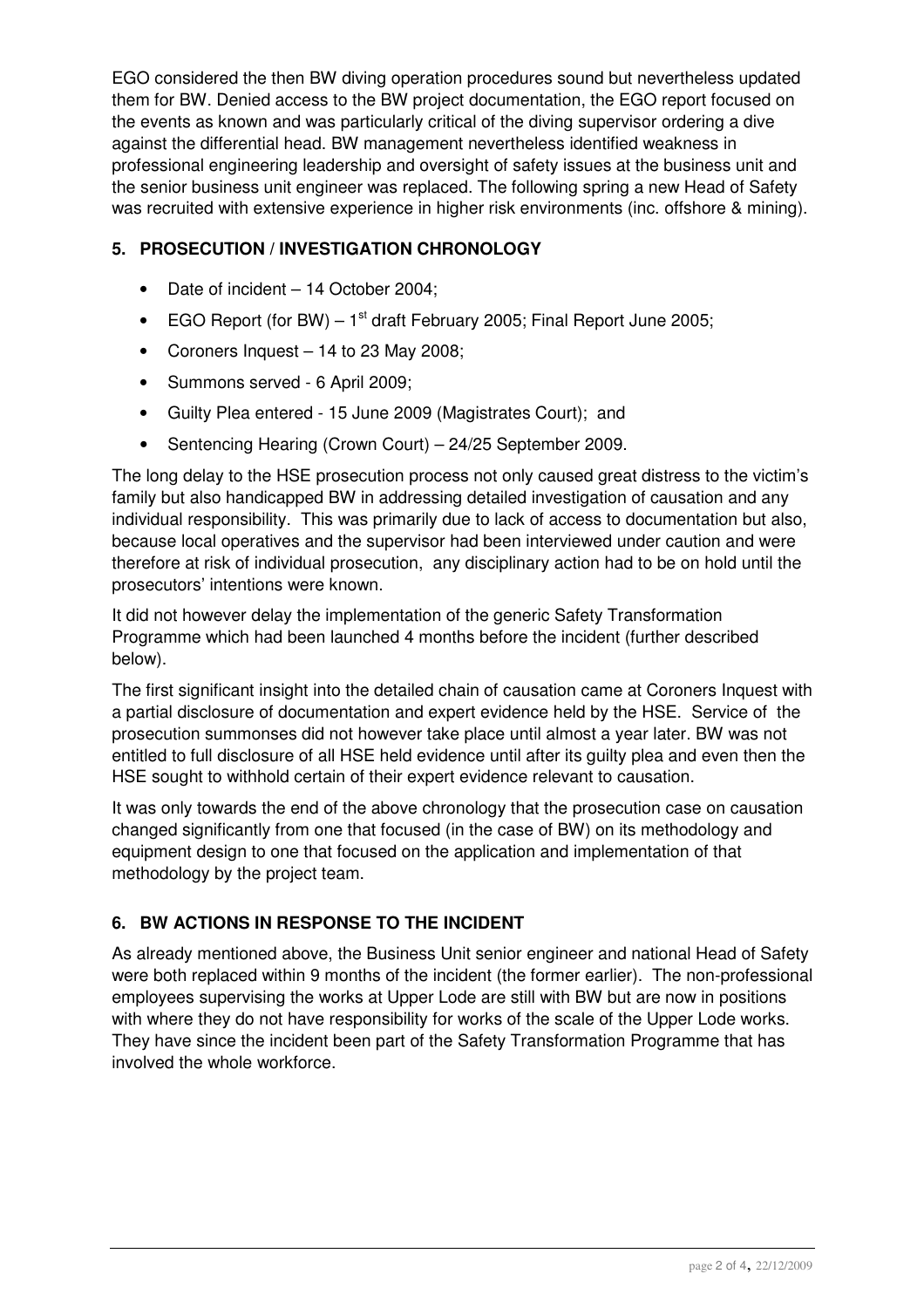Remedial action in respect of BW's safety record and culture had already begun prior to the incident. In 2003, primarily because of issues concerning the safety performance of BW, the then Technical Director was replaced and in April 2004 and Safety Transformation Programme was begun. The role of Responsible Line Manager (RLM) and a revised safety policy was introduced setting out BW's new approach to H&S management. The Upper Lode Incident (and the K&A tractor incident before it) gave extra momentum to the roll out of the Programme.

Specific corporate actions to support RLMs have been:

- Introduction of best practice diving procedures and specific role of Diving Contract Administrator (DCA) to ensure BW's "Client" role is properly fulfilled. DCAs are trained by External Diving Experts on an intensive 4 day course. Use of pre-qualified diving contractors only (pre-qualification through the professional body The Association of Diving Contractors) following Upper Lode
- Introduction of 'manager of contractors' role and supporting processes to pre-qualify contractors and actively manage their activities on BW property.
- Introduction of revised risk assessment procedure in Mar 2005. Retraining of all supervisors in risk assessment and "setting to work" employees and contractors
- Launch of 'Point of Work' risk assessment process in November 2005 ( requiring a "Stop and Think" approach to work and particularly empowers front line employees to stop the job if they feel it is unsafe to proceed)
- A requirement is placed on managers to audit H&S at worksites. Audits are scheduled and monitored through leading H&S KPIs with report back and follow up action, introduced in Monthly measurement and reporting of safety management inputs through the "leading" safety KPIs
- A behavioural safety program for managers to complement the one already in place with the workforce was introduced in 2008.
- Robust internal audits of compliance with processes and procedures.
- The introduction of compliance checklists and more rigorous monitoring of compliance with standards using BWISE software commenced in 2009
- Review and publish all (Red Star) safety instructions completed in Sep 2009

In addition to continuing with the Safety Transformation Programme, a fresh short term but maximum impact initiative, drawing on the lessons learned from the Upper Lode incident is being planned with a senior management steering group (Messrs Moran, Stirling and Johnson) meeting on 12 November. It is likely this will take an alternative but complementary approach to the safety transformation programme.

It is also relevant to mention that the design of the corporate restructure recently implemented was significantly influenced by this incident with the removal of much of the former local autonomy and introduction of shorter and more direct lines of accountability to executive directors.

#### **7. SUMMARY**

- BW's safety culture and record has moved a very long way forward since the incident.
- The Judge in his sentencing remarks recognised BW had appropriate procedures in place but criticised the supervisor's and operatives' failures to follow them as well as the failure in oversight by the relevant professionals.